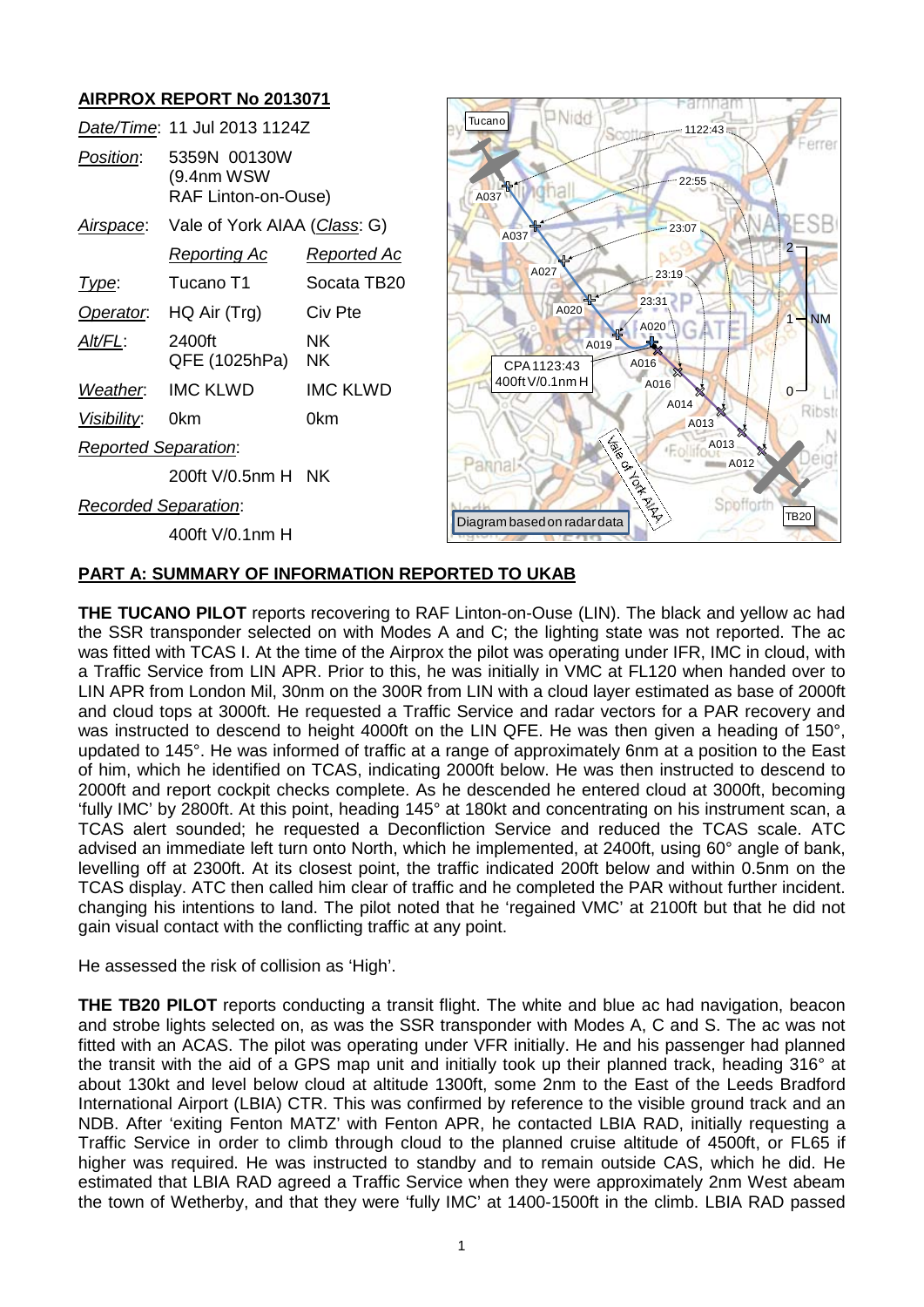TI, including details of opposite direction traffic in the descent. The pilot reminded LBIA RAD that he was 'in solid IMC' and stated he did not detect any sense of urgency in the controllers voice. He continued the climb, breaking out in to 'clear air' at 4000ft and continued to 'the quadrantal cruise altitude' of 4500ft. He and his passenger were unaware of an Airprox event until contacted by phone after the flight.

**THE LIN APR CONTROLLER** reports he was bandboxing<sup>[1](#page-1-0)</sup> with DIR due to low traffic intensity. Weather conditions were good; colour code White<sup>[2](#page-1-1)</sup> with a layer of BKN cloud at 1800ft. He was controlling the Tucano pilot who had just been handed over from London at FL120. The Tucano pilot, being vectored for a PAR to RW03RH, was given Linton's weather and airfield details and a descent to height 4000ft due to the range from LIN. The LIN APR was monitoring 'a Leeds squawk', manoeuvring to the West of LIN, that was indicating 1000ft on Mode C. The Tucano pilot was descending to height 2000ft in accordance with the Radar Vector Chart and asked to report cockpit checks complete. Traffic information was passed to the Tucano pilot of an opposite direction contact, 12 o'clock, 4nm, indicating below but climbing. Traffic information was updated at 2nm with the track now indicating slightly below. The Tucano pilot requested a Deconfliction Service; an avoiding action turn onto a heading of 030° was issued. Once clear, vectors were given back 'into the pattern' and the Tucano pilot was handed over to DIR.

He perceived the severity of the incident as 'Medium'.

**THE LIN SUP** reports that, whilst he was in the VCR, the LIN APR had sent the DIR for a short break due to the low traffic levels. The SUP was content that the number of speaking units airborne would not cause an overload of capacity. The SUP was in the ACR during the occurrence. He stated he had remarked earlier that he was surprised that LBIA were 'working a track' outside their CTZ. However, due to it manoeuvring at low-level in Class G airspace, squawking with a verified Mode C, he elected not to call for traffic information. He was aware of the LIN APR vectoring the Tucano pilot for a PAR under a Traffic Service and heard the initial traffic information call. He noticed that the 'Leeds track' was now climbing and had taken up a reciprocal heading to the Tucano, which had commenced a descent to 2000ft. He therefore asked the LIN APR to amplify the traffic information with the 'relative altitude difference in feet'. He then instructed the LIN APR to stop the Tucano's descent as the rate of climb of the Leeds track had begun to increase. This instruction was not carried out as the Tucano pilot called the LIN APR almost immediately afterwards, requesting a Deconfliction Service. Avoiding action was passed and a separation of about 0.5nm was achieved, with the Mode C of the two aircraft indicating a difference of 200-400ft at CPA. An Airprox was not reported over RT at the time, but the Tucano pilot did subsequently file, after he had landed.

# **Factual Background**

The weather for Leeds Bradford and RAF Linton-on-Ouse was recorded as follows:

METAR EGNM 111120Z 04004KT 320V130 9999 BKN015 14/10 Q1027= METAR EGXU 111050Z 32006KT 9000 HZ BKN018 16/11 Q1027 WHT BECMG FEW020 BLU=

# **Analysis and Investigation**

# **CAA ATSI**

The incident occurred at 1123:42, 9.5nm to the SW of LIN, within Class G uncontrolled airspace, between a Tucano T1 and a Socata TB20 Trinidad.

The Tucano pilot was in IMC, inbound to LIN in receipt of a Traffic Service from Linton Radar on a UHF frequency and was being vectored for a PAR recovery. Just prior to CPA, the Tucano pilot

<span id="page-1-1"></span>

<span id="page-1-0"></span><sup>&</sup>lt;sup>1</sup> Bandboxing is the practice of taking on the tasks of two ATC positions, traffic levels permitting.<br><sup>2</sup> Cloud base (at least 3/8 cloud) between 1500ft and 2500ft and/or visibility between 5km and 8km.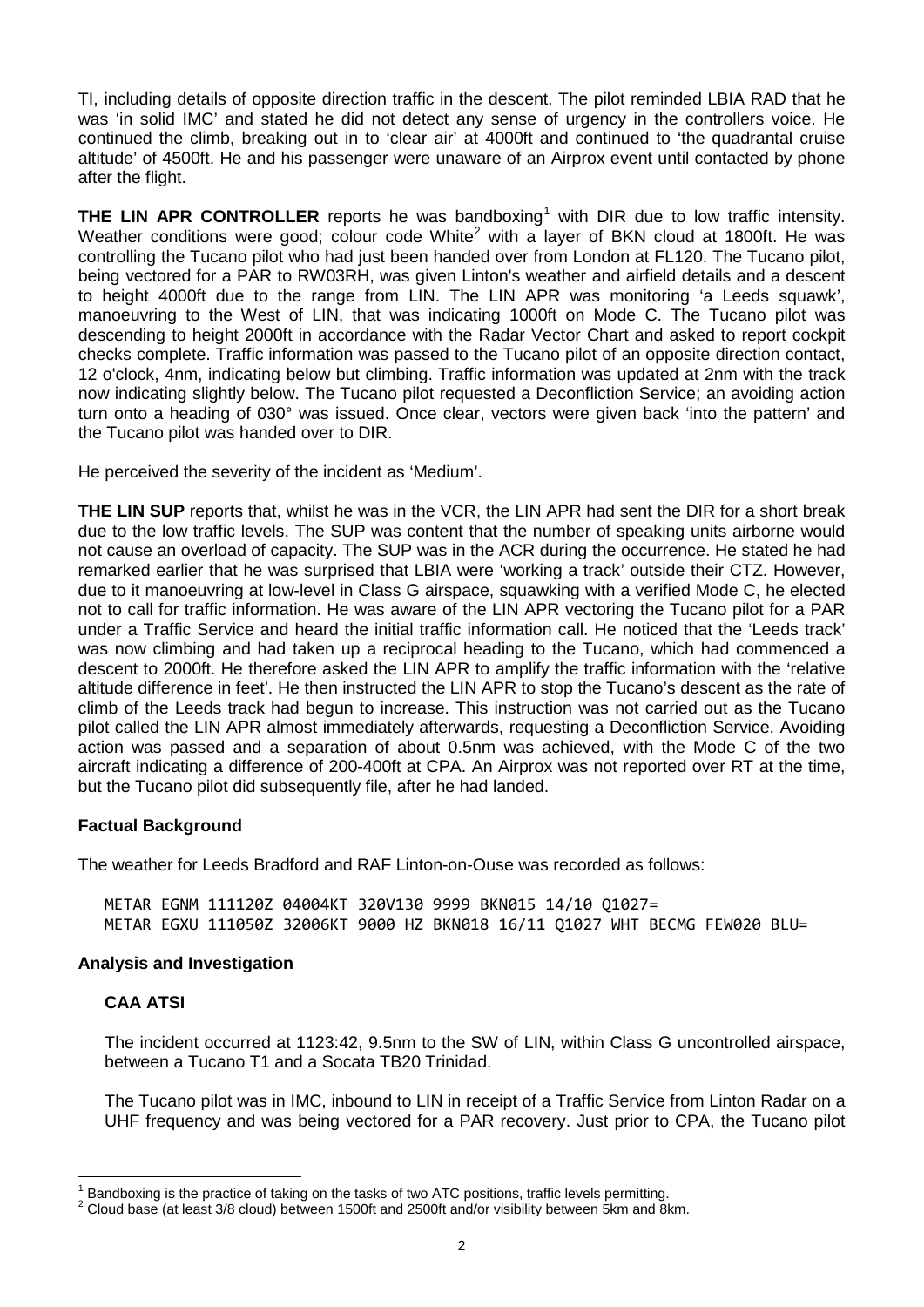requested a Deconfliction Service. The TB20 pilot was operating under IFR and was in IMC on a transit flight, in receipt of a Traffic Service from LBIA RAD on a VHF frequency.

The workload of the LBIA controller was considered to be moderate.

The TB20 pilot contacted LBIA RAD at 1118:29. He reported his location and routeing, stated he was climbing to 6500ft, and requesting transit clearance. The LBIA RAD replied, *"*[TB20 C/S] *negative remain outside Leeds controlled airspace Leeds QNH one zero two seven you're under a Basic Service"*, which was acknowledged correctly.

At 1120:49, the TB20 pilot requested*, "…could you give us a Traffic Service while we climb through cloud to get on top* [TB20 C/S]*".* The RAD responded, *"Okay* [TB20 C/S] *squawk two six seven five".* This was read-back correctly and the TB20 pilot reported at 1000ft on 1027hPa just abeam Wetherby. The LBIA RAD advised, *"Roger identified there about ten miles northeast eastnortheast of Leeds under a reduced Traffic Service due to your altitude a-as you climb report when you're VMC on top".* The TB20 pilot acknowledged, *"Reduced Traffic Service until VMC on top ?????* [TB20 C/S] *thank you"*.

At 1122:00, the following RTF exchange between LBIA RAD and the TB20 pilot occurred:

- RAD *"and [TB20 C/S] there's a contact er to the northwest of you there about er eight miles southeast bound indicating four thousand two hundred feet er with a climb arrow"*
- TB20 *"I'll try to keep a look out – just now going into cloud* [TB20 C/S]*.*
- RAD *"Roger thanks and er what level are you climbing to confirm"*
- TB20 *"Six thousand five hundred feet* [TB20 C/S]*"*
- RAD *"Roger the traffic just in your twelve o'clock six miles er opposite direction four thousand feet indicated"*
- TB20 *"Copied* [TB20 C/S]*"*
- RAD [1122:49] *"*[TB20 C/S] *that er contact still in your twelve o'clock now four and a half miles opposite direction indicating four thousand feet"*
- TB20 *"Keep a good lookout just climbing through two thousand feet now on one zero two seven"*
- RAD "*Roger*"

The Tucano pilot's written report indicated he was in receipt of radar vectors, heading 145°, in the descent to a height of 4000ft when he was advised of traffic 6nm away, which he reported was observed on TCAS 2000ft below. The Tucano pilot indicated that he was then instructed to descend to 2000ft by LIN APR.

At 1123:09, the two aircraft were on reciprocal tracks at a range of 3nm, with the Tucano indicating FL027 (altitude 3100ft) and the TB20 FL013 (altitude 1700ft). The Tucano pilot's written report indicated that in response to a TCAS TA he had requested a Deconfliction Service and was immediately advised to turn left onto North.

At 1123:16, another aircraft called LBIA RAD and the controller replied *"apologies last call again".* The LBIA RAD controller's written report indicated that when next looking at the radar screen the two subject aircraft were a lot closer, at a separation range of 1nm and with 300ft vertical separation. The controller immediately passed updated traffic information as follows:

RAD [1123:25] *"*[Other aircraft C/S] *standby break* [TB20 C/S] *the tr-contact twelve o'clock one mile indicating now two thousand three hundred feet" (*see Figure 1).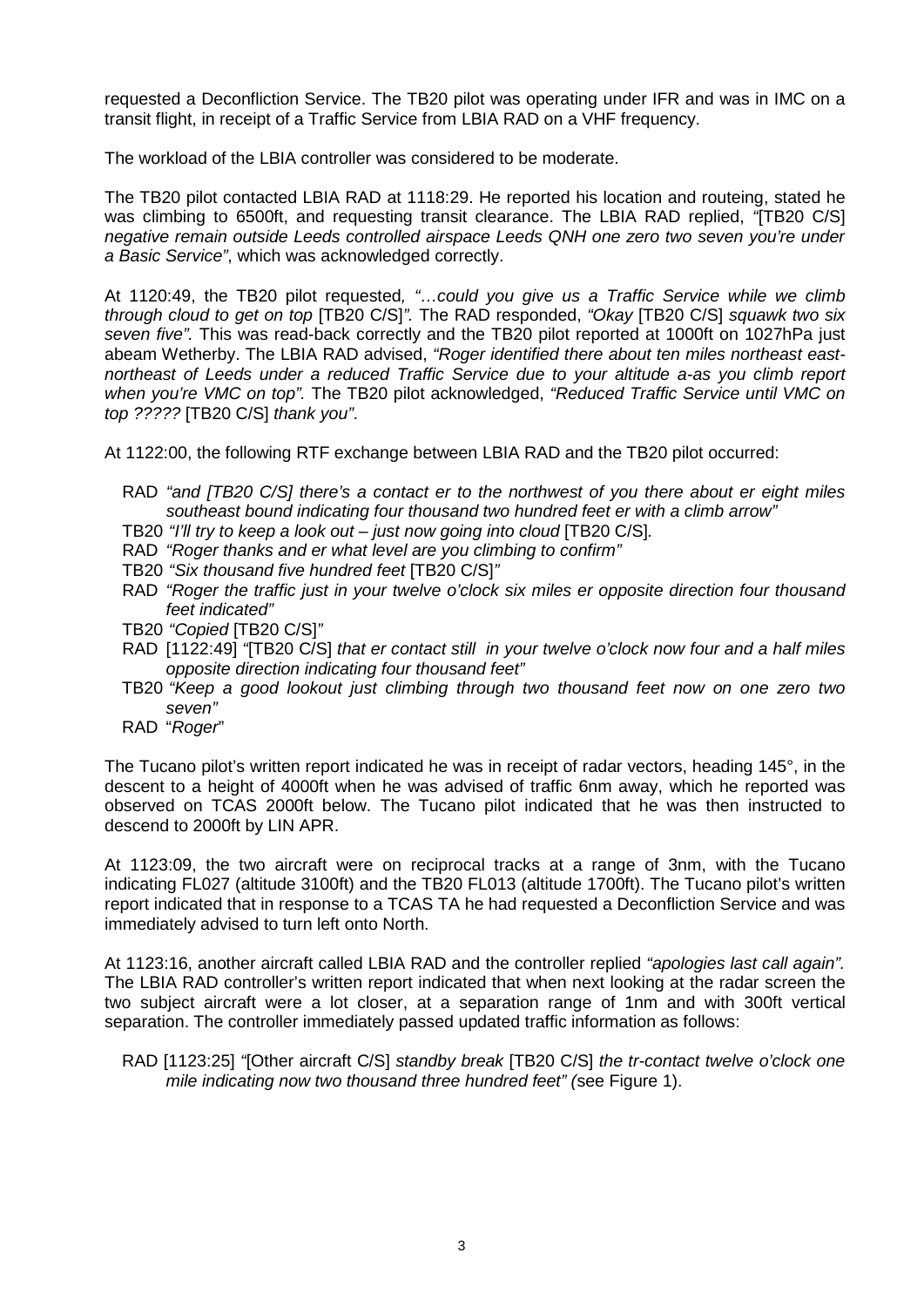

Figure 1 – Swanwick MRT at 1123:28

TB20 [1123:32] *"Er that's very close ma'am would you like us to stay on track or would you like me to turn left or right"*. At 1123:36 the Tucano was at FL020 (altitude 2400ft) commencing the left turn and 0.6nm northwest of the TB20, which was at FL016 (altitude 2000ft), as shown in Figure 2 below.



Figure 2 – Swanwick MRT at 1123:36

At 1123:44 (CPA), the range between the two aircraft had reduced to 0.3nm with a vertical distance of 200ft as shown in Figure 3 below.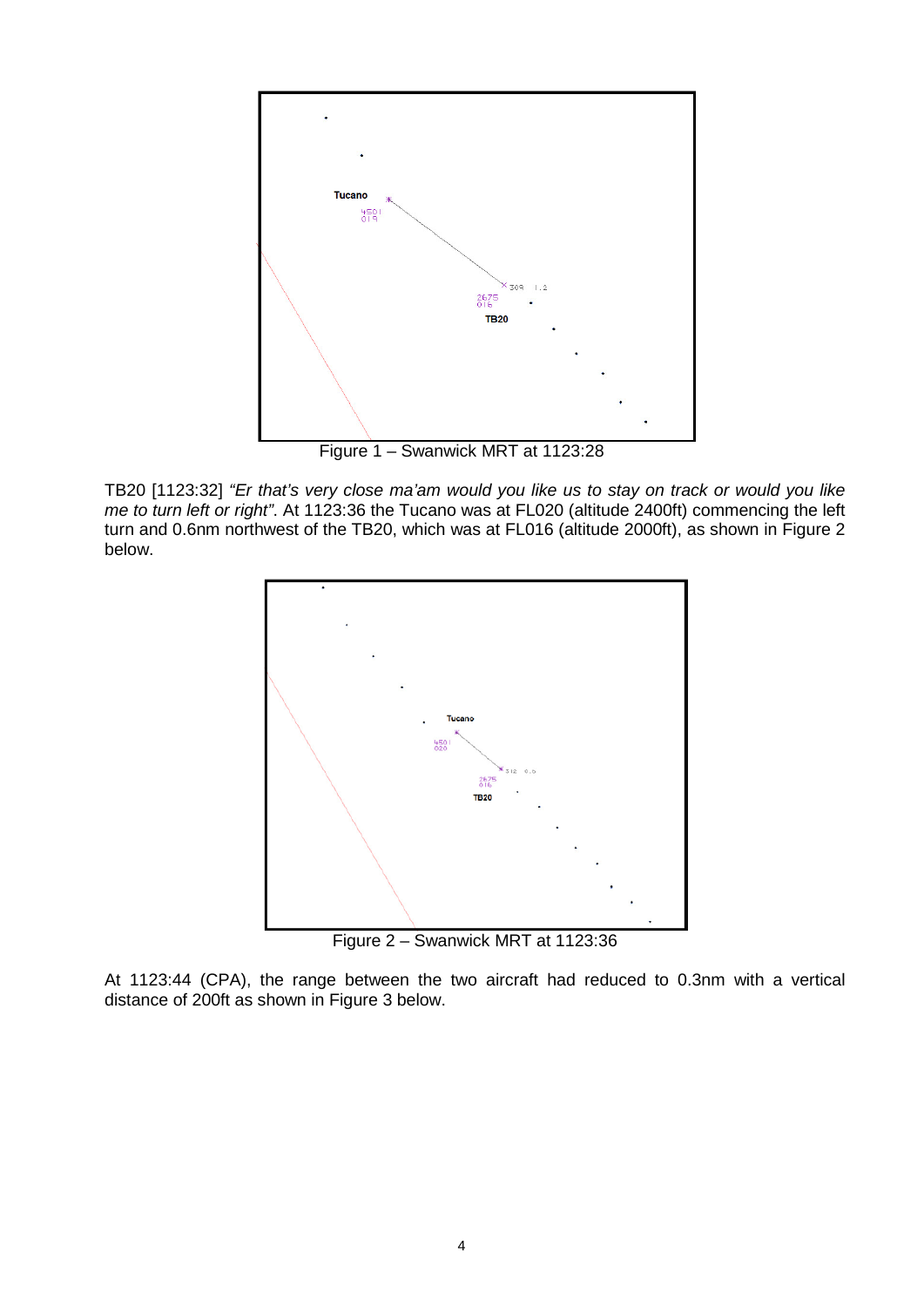

Figure 3 – Swanwick MRT at 1123:44

At almost the same time, 1123:46, the following RTF exchange between LBIA RAD and the TB20 pilot occurred:

- RAD *"And that er contact now is turning northbound indicating two thousand three hundred feet now"*
- TB20 *"We'll maintain track on zero er three zero degrees"* [note: It was likely the TB20 pilot meant to say 330 degrees, which was the aircraft's track]
- RAD *"Okay it seems to be clearing to the northeast now"*

TB20 *"???? copied* [TB20 C/S]*".*

At 1125:00, the TB20 pilot reported VMC on top in the climb, intending to level-off at altitude 4500ft.

At 1126:54, the TB20 pilot was advised that the Traffic Service was terminated and a Basic Service was agreed. The TB20 pilot was instructed to squawk 7000 before going en-route at 1134:20.

CAP774 (UK Flight Information Services), Chapter 3 (Traffic Service), Page 1, paragraph 5, states:

'The controller shall pass traffic information on relevant traffic, and shall update the traffic information if it continues to constitute a definite hazard, or if requested by the pilot...'

In Class G airspace, conflicting traffic may not be known to ATC and so it is necessary for all flights to make use of the 'see and avoid' principle. ATC will pass traffic information and instructions to assist pilots to 'see and avoid' each other.

Both aircraft were IMC on a Traffic Service in an environment and conditions when it would have been appropriate for them to have agreed a Deconfliction Service.

The LBIA RAD controller passed the TB20 pilot traffic information on the Tucano at a range of 8nm at 4200ft, with further updates as the range reduced to 6nm at 4000ft and at 4.5nm at 4000ft. At this point the vertical separation between the two aircraft was 2000ft. When the controller next looked at the situation the Tucano was descending on a reciprocal track at a range of 1.2nm and 300ft above the TB20. The controller immediately passed traffic information as a warning. The options available to the LBIA RAD at this late stage were very limited - had the controller considered giving avoiding action, the geometry of the situation would have dictated a right turn,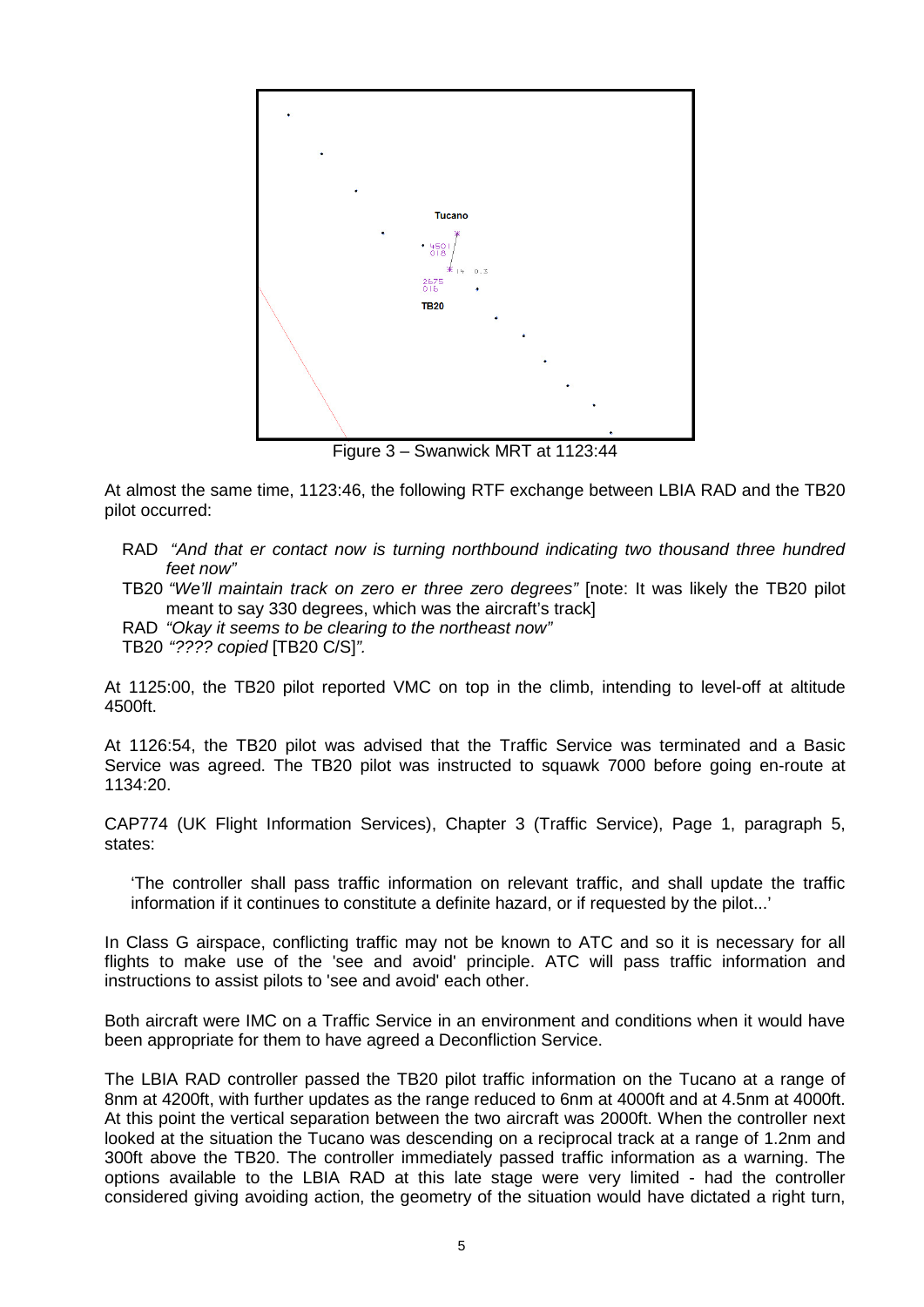in accordance with RoA (Rule 10 - converging head on), which would have increased the risk of collision as the Tucano had been turned left.

CAP774, Chapter 3 (Traffic Service), Page 1, paragraph 6, states as follows:

'Whether traffic information has been passed or not, a pilot is expected to discharge his collision avoidance responsibility without assistance from the controller. If after receiving traffic information, a pilot requires deconfliction advice, an upgrade to Deconfliction Service shall be requested.'

Paragraph 3 states as follows:

*'Pilots should be aware that a Traffic Service might not be appropriate for flight in IMC when other services are available.'*

At a late stage the Tucano pilot requested a Deconfliction Service and the avoiding action left turn provided by LIN RAD, together with the swift action of the Tucano pilot in levelling off and making an immediate left turn with 60° of bank, was sufficient to resolve the conflict. The Tucano pilot reported that the TB20 passed within 0.5nm horizontally and 200ft below. Radar showed the minimum separation as 0.3nm laterally and 200ft vertically.

#### **Military ATM**

This incident occurred 9.5nm WSW of LIN at 1123:41 on 11 Jul 13, between a Tucano and a TB20. The Tucano was recovering to LIN RW03RH for a PAR and was in receipt of a Traffic Service and latterly a Deconfliction Service from LIN APR. The TB20 pilot was operating under IFR, climbing to achieve VMC en-route and in receipt of a Traffic Service from LBIA RAD.

All heights/altitudes quoted are based upon SSR Mode C from the radar replay unless otherwise stated. 'Live-mic' recording from the LIN SUP position was available to inform the investigation.

LIN APR described their workload and task complexity as 'low' and was providing an ATS to one additional ac, along with the incident Tucano; the additional ac free-called LIN APR during the incident sequence for recovery to LIN.

The incident sequence commenced at 1121:53 as the TB20 pilot began a slow climb from an indicated altitude of 700ft, tracking NW'ly, 9.8nm SE of the Tucano; the Tucano was heading 150°, indicating 3700ft (level 4000ft LIN QFE). Figure 1 depicts the geometry at this point; SSR 3A 4501 was the Tucano, SSR 3A 2675 was the TB20. Prior to the start of the incident sequence and until 1122:31, LIN APR was involved in a continuous exchange with an un-related Tucano free-calling for a PAR recovery, 21.3nm NNE of LIN and 25.1nm NE of the incident Tucano.



Figure 1: Incident Geometry at 1121:53.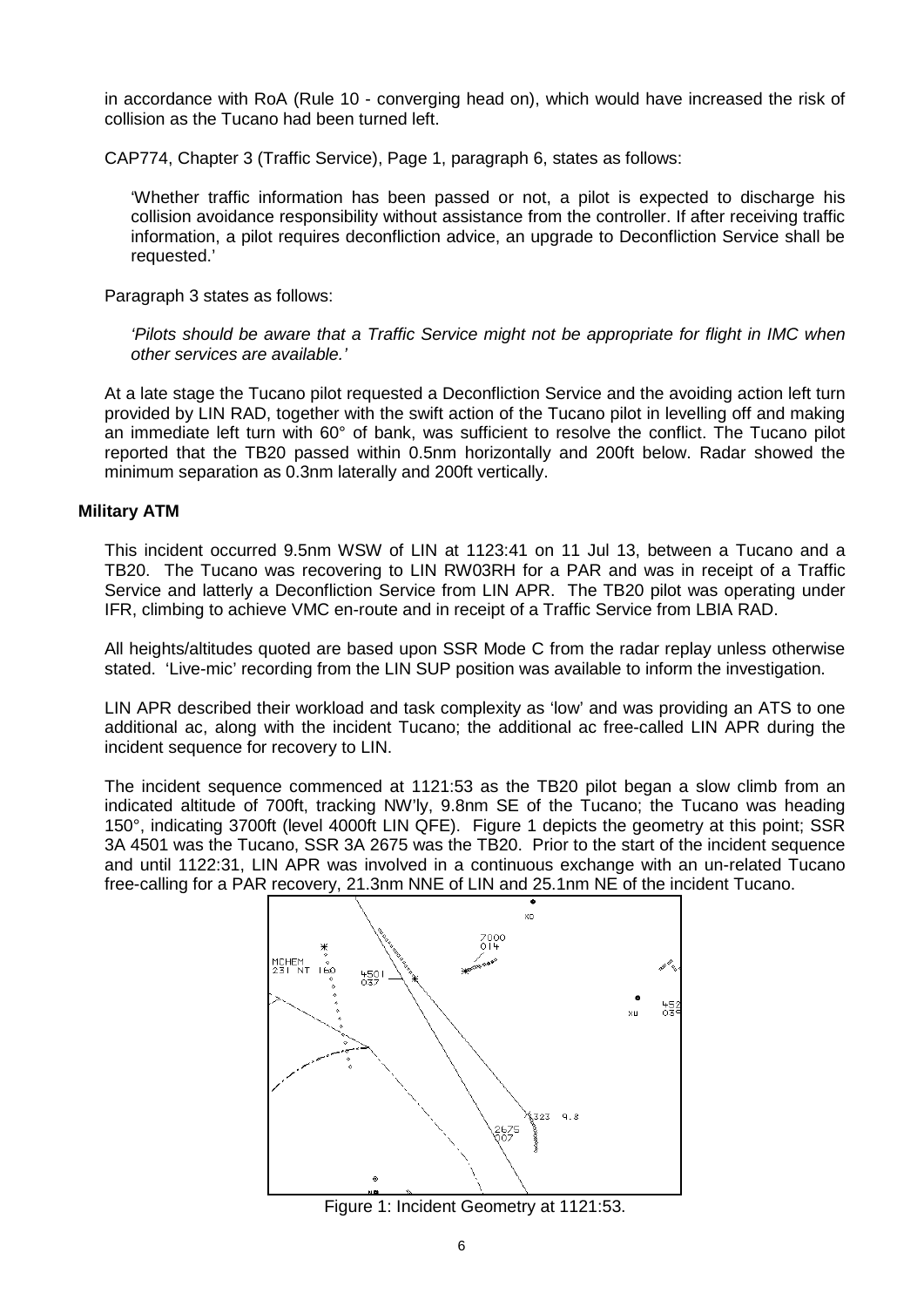At 1121:15, LIN SUP was recorded asking "*why are Leeds controlling that*?", a question linked to their reported comment that they were 'surprised that LBIA were working a track outside of their CTZ'. However, due to it manoeuvring at low level in Class G, LIN elected not to call for TI as it was squawking with a verified Mode C. This is borne out on the transcript by the SUP's question. Having completed the initial actions with the un-related Tucano, at 1122:34, LIN APR instructed the incident Tucano to "*descend to height 2000ft, cockpit checks report complete*" which was acknowledged; Figure 2 depicts the incident geometry at this point with the TB20's RoC being about 590fpm.



Figure 2: Incident Geometry at 1122:34.

The guidance material to CAP774 Chapter 3 (Traffic Service), paragraph 6 states that 'when providing headings/levels for the purpose of positioning and/or sequencing or as navigational assistance, the controller should take into account traffic in the immediate vicinity, so that a risk of collision is not knowingly introduced by the instructions passed'.

At 1122:47, LIN APR advised the Tucano of "*traffic 12 o'clock, 4 miles, opposite direction, indicating below, climbing*" which was acknowledged at 1122:52; Figure 3 depicts the incident geometry at this point.

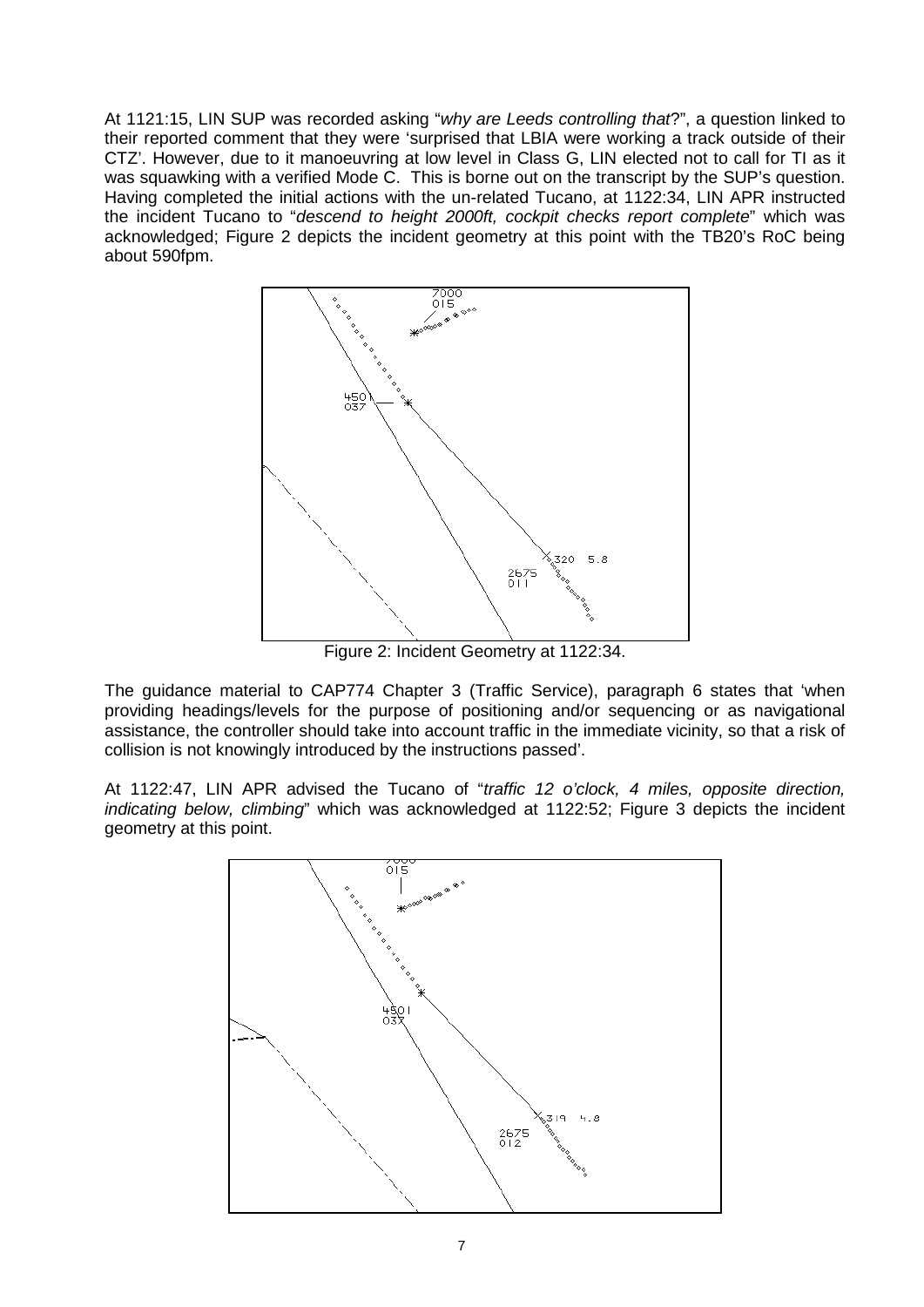### Figure 3: Incident Geometry at 1122:47.

Based upon the report of the LIN SUP, this was the point at which he became aware of the developing situation, immediately advising LIN APR to "*tell him how far below because he'll go D-S on you*." This was a reference to LIN APR's use of "*below*" to describe the TB20's level, rather than using the phraseology contained within CAP41[3](#page-7-0), Chapter 5, paragraph 1.6<sup>3</sup>. The Tucano pilot commenced descent at 1122:59 and indicated passing 3000ft LIN QFE at 1123:06; approximately the time at which he entered IMC.

The guidance material to CAP774, Chapter 3 (Traffic Service), paragraph 5 states that 'controllers shall aim to pass information on relevant traffic before the conflicting aircraft is within 5 NM, in order to give the pilot sufficient time to meet his collision avoidance responsibilities and to allow for an update in traffic information if considered necessary'.

MMATM, Chapter 11, paragraph 26 states that 'when the prevailing circumstances suit the use of only approximate level information (ie slightly above/below, above/below, well above/below), the following may be used as guidance:

- a. Slightly above/below vertical difference up to 1000 ft.
- b. Above/below vertical difference of between 1000 ft and 3000 ft.
- c. Well above/below vertical difference exceeding 3000 ft (such information would normally be irrelevant but could be of importance, eg, if a high rate of climb or descent is involved)'

However, the MMATM does not give examples of circumstances in which only approximate level information may be used or useful. Moreover, this reference is at odds with CAP413, Chapter 5, paragraph 1.6 which provides the phraseology that 'should' be used 'whenever practicable' and it is noteworthy that the guidance within the MMATM is not incorporated within CAP493.

The guidance material to CAP774, Chapter 3 (Traffic Service), paragraph 3 states that 'pilots should be aware that a TS might not be appropriate for flight in IMC when other services are available'.

About 10sec after the SUP's advice to LIN APR, at 1123:10, LIN APR updated the TI to the Tucano pilot advising him "*previously called traffic 12 o'clock, 2 miles, opposite direction, indicating 1000 ft below, climbing*". At this point, the TB20 was 2.7nm SE of the Tucano, tracking NW'ly, indicating a climb through 1300ft; the Tucano was heading 150° and indicating a descent through 2500 ft (about 2200ft LIN QFE). Based on the Tucano pilot's report, this TI was almost co-incident with the receipt of a TCAS TA.

As LIN APR was finishing their TI transmission and prompted by a perceived increase in the TB20's RoC, LIN SUP instructed APP to "*stop his descent* [name of LIN APR] *you're about to descend him to him*". However, LIN SUP was interrupted by the Tucano pilot's request for a DS. LIN APR immediately advised the Tucano "*avoiding action, turn left immediately heading 0-3-0 degrees, traffic was 12 o'clock, 1 mile, opposite direction, indicating slightly below, climbing*". The pilot read-back "*left 3-6-0* degrees" and whilst this error was not corrected by LIN APR, it was neither a causal nor contributory factor in this Airprox. It is worth highlighting that guidance for controllers on the provision of ATS to solo student pilots is to 'avoid complex instructions' and that it is considered 'good practice' not to include instructions to turn and climb in the same transmission. Thus, given that the TB20 was climbing, LIN APR correctly prioritised issuing lateral avoiding action to break the conflict, rather than to instruct a 'level-off' or a climb. Figure 4 depicts the incident geometry at 1123:20, the point that LIN APR passed the deconfliction advice, and is an approximation of LIN APR's surveillance picture in the immediate vicinity of the Airprox.

<span id="page-7-0"></span> $3$  CAP413 ... 1.6.2 states : c) (when giving traffic information to an aircraft which is climbing or descending) '... 1000 feet above/below cleared level.'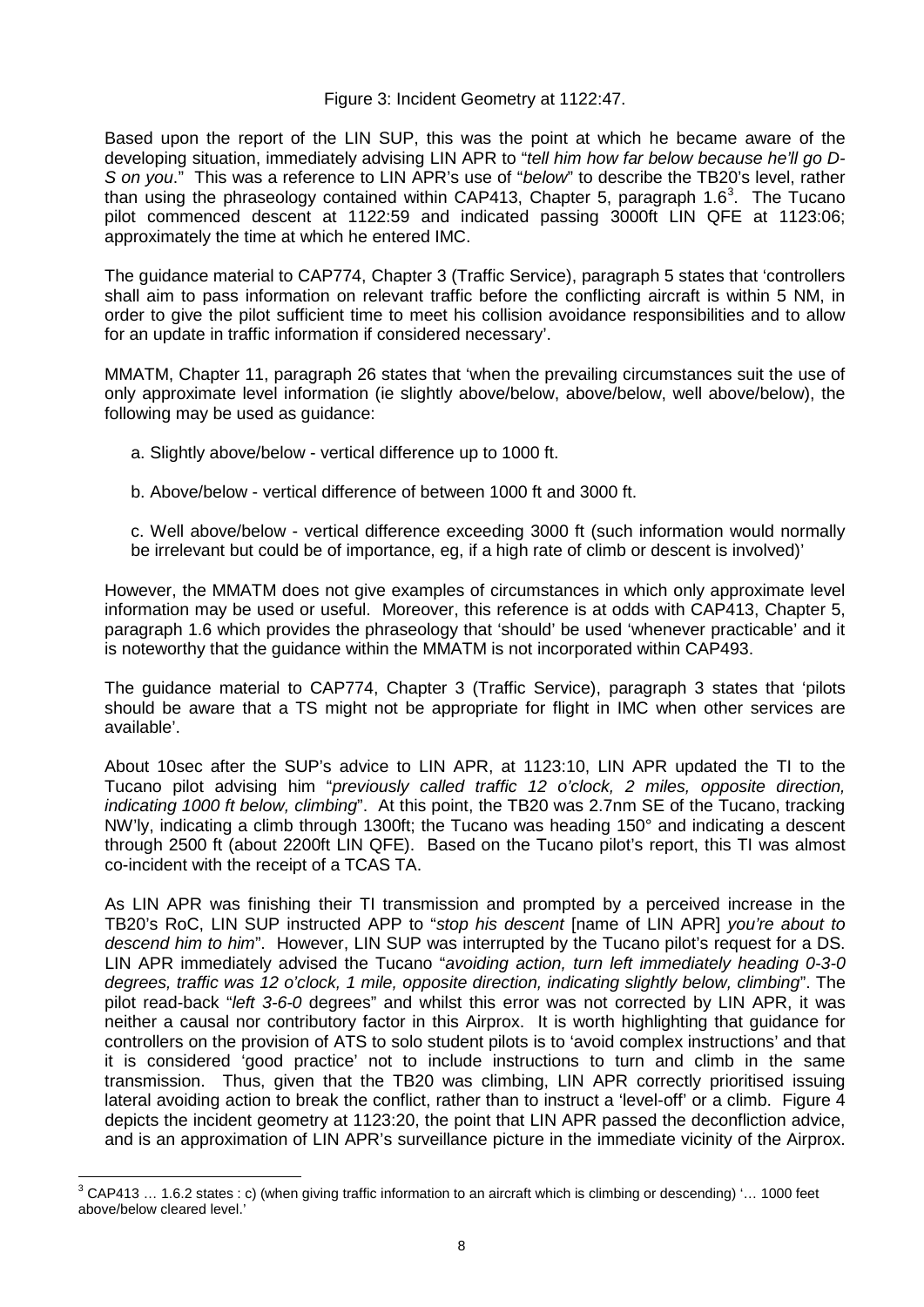At this point, 2nm lateral separation existed between the 2 ac, with the Tucano 4nm E of the edge of the LBIA CTR.



Figure 4: Incident Geometry at 1123:20.

Albeit that the TB20 indicated 1700ft for one radar sweep at 1123:34, analysis of the radar replay showed that the TB20 indicated level at 1600ft from 1123:30 until after the CPA. The Tucano pilot's response to the deconfliction advice was visible on the radar replay at 1123:39; Figures 5 and 6 show the incident geometry on the radar sweep immediately prior to the Tucano's left turn (1123:36) and the second sweep after the initial turn.



Figure 5: Incident Geometry at 1123:38.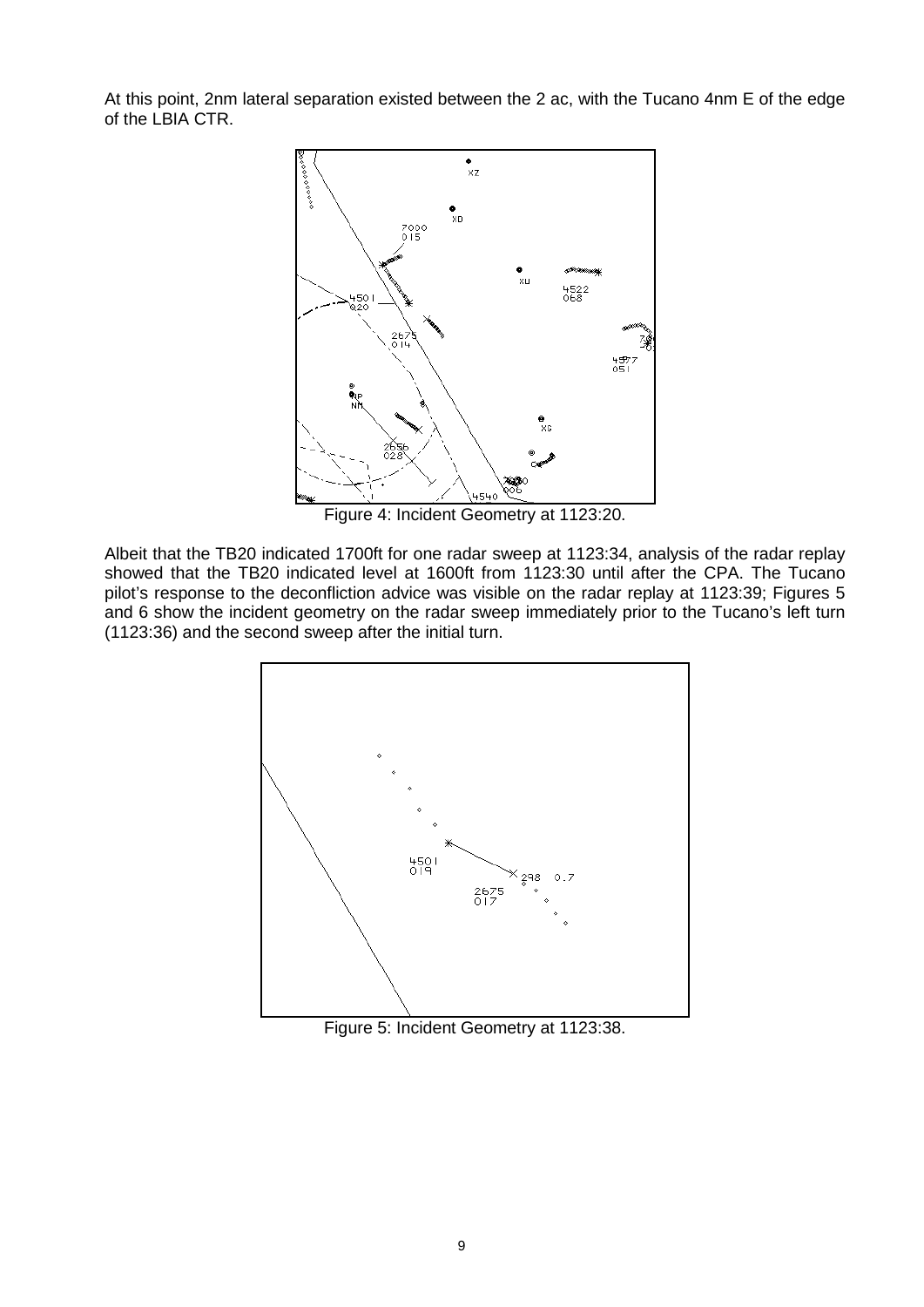

Figure 6: Incident Geometry at 1123:46.

Although some track jitter is evident, the CPA occurred between radar sweeps at approx 1123:41 as the Tucano passed about 0.3nm N of the TB20, with 400 ft vertical separation indicated. The CPA was 6.7nm NW the LIN RW03RH centreline and 4.3nm E of the boundary of the LBIA CTR.

In their Airprox report, the TB20 crew related that it 'may have been better, as we were staying outside Leeds zone, to have gone to Linton Radar...coverage of which is suggested on the portions of the map we were flying over'. UK AIP ENR 1-6-3-3-1 states that 'pilots intending to use the LARS should note the participating ATS Units close to their intended track and...when within approximately 40 nm of a participating ATS Unit, establish two-way RTF communication on the appropriate frequency'. UK AIP ENR 6-1-6-3 depicts LARS coverage in the UK and states that the relevant LARS ATS provider in that area is LIN.

Turning first to the timing of initial TI to the Tucano, although slightly late, given that the relative speeds of the ac involved were such that 54sec elapsed between this TI and the CPA, this was neither a causal nor a contributory factor in this Airprox. Whilst with hindsight the avoiding action turn to the left required the Tucano to cross the TB20's nose, given the Tucano's proximity to the LBIA CTR and the surveillance display picture presented to LIN APR at the time, LIN APR's advice was understandable. Moreover, the reduced lateral separation at the time of the Tucano pilot's request for DS placed LIN APR in a difficult situation. Although the student pilot's decision to request a DS was sound, his decision to descend into IMC in receipt of a TS, having been made aware of conflicting traffic, was less so. An earlier request for a DS, prior to entering IMC, would have permitted LIN APR to have provided deconfliction advice that would have achieved greater lateral separation than existed at the CPA. Moreover, whilst a delay in the student pilot's commencement of the avoiding action was understandable given the flight conditions and his experience level, the approximately 10sec delay, coupled with the timing of the deconfliction advice, served to drastically reduce safety margins. The conflict was resolved by the student pilot following the deconfliction advice issued by LIN APR, coupled with the 'fortuitous' levelling-off by the TB20 pilot. With regards to the timing of the pilot's request for a DS, this Airprox was similar to Airprox 2013067; a fact commented upon both by the Tucano Squadron Standardisation Officer and the Officer Commanding the Tucano Squadron and is linked to a previous recommendation from RAF FS to the CFS to review teaching of ATSOCAS to RAF aircrews.

Given the incident geometry that existed at 1122:34 and that LIN APR was aware of the TB20's presence and climb, it is reasonable to argue that the instruction to the Tucano pilot to "*descend to height 2000ft*" introduced a risk of collision. Whilst cognisant that the 'pilot is expected to discharge his collision avoidance responsibility without assistance from the controller', given the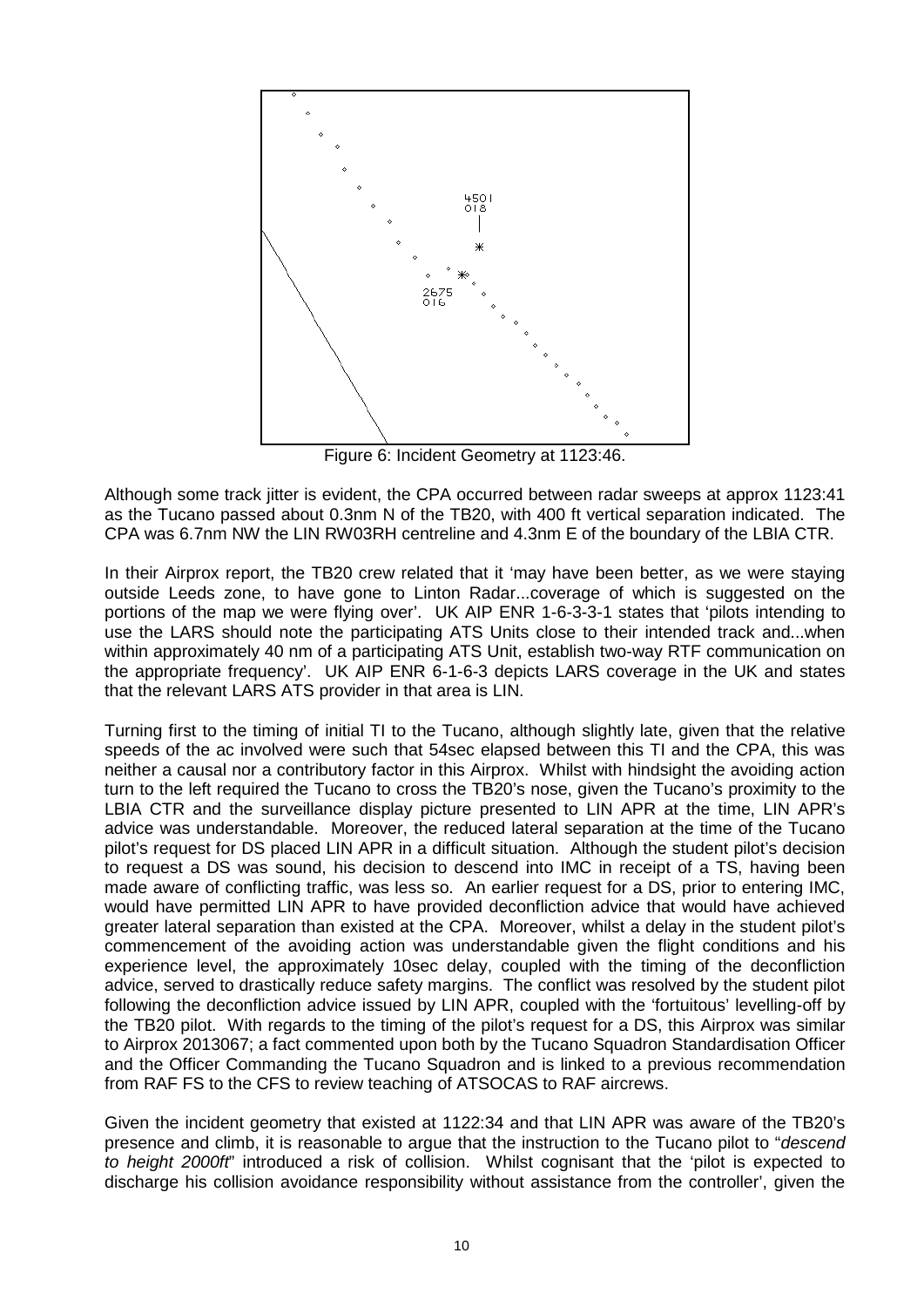weather in the local area and that the TB20 was continuing its climb, a more defensive controlling technique on the part of LIN APR may have reduced the severity of this Airprox.

With regards to the differences highlighted between MMATM, Chapter 11, paragraph 26; CAP 413, Chapter 5, paragraph 1.6 and CAP 493, BM SPA have requested that the MAA review the content of the MMATM to determine whether this guidance remains extant.

# **Comments**

# **HQ Air Command**

Air Command endorse the comments of the Military ATM investigator. The recommendation for a 22 Trg Gp review of aircrew training in ATSOCAS is still outstanding due to resource issues. It nevertheless is crucial to identify the reason for aircrews choosing to operate in IMC under a TS when a DS might be much more appropriate. The pilot had complied with the regulations, which merely require a Radar Service (TS or DS) when IMC in most circumstances. His decision to upgrade to a DS was appropriate, albeit late, and his reaction to the avoiding action was as timely as could reasonably be expected from the solo student pilot; the TB20 pilot may also have taken action by levelling off in reaction to his TI. However, the incident highlights the limitations of such a methodology as a means of providing safe separation when IMC and should serve as a lesson to all those who perceive it to be an acceptable way to operate. The UKAB recommendation to the MAA following Airprox 2013067 (to consider providing advice on the wisdom of not taking a DS in IMC) may go some way to changing attitudes. However, the 'social acceptability' of operating IMC under a TS must be challenged, particularly when under vectors and when a DS is not operationally limiting. RAF FS issued a Safety Note following Airprox 2013067 and will issue a further one following the UKAB's consideration of this event. RAF FS will also continue to work with the CAA and MAA on the content of CAPs 413 and 774 and recommends that the following paragraph is added to guidance contained in CAP774:

'Conflicts that materialise after an instruction has been passed will be called in accordance with the service being provided. Controllers are only required to amend instructions to achieve Deconfliction Minima where a DS is being provided.'

# **Summary**

A Tucano and a TB20 flew into conflict at 1124 on 11<sup>th</sup> July 2013 at a position 9.4nm WSW of LIN. The incident occurred when the Tucano pilot (IMC and in receipt of a Traffic Service from LIN APR) descended towards the TB20 which was climbing on a reciprocal track (also IMC and in receipt of a Traffic Service from LBIA RAD). Under the terms of their selected ATS, both pilots were ultimately and equally responsible for collision avoidance.

# **PART B: SUMMARY OF THE BOARD'S DISCUSSIONS**

Information available included reports from the pilots of both ac, transcripts of the relevant RT frequencies, radar photographs/video recordings, reports from the air traffic controllers involved and reports from the appropriate ATC and operating authorities.

The Board first considered the application of ATS. A Traffic Service had been correctly agreed with both pilots, albeit with different ATSUs. The LBIA RAD workload was considered 'moderate' and the LIN APR described his workload and task complexity as 'low'. LBIA RAD passed TI to the TB20 pilot on the Tucano in the 12 o'clock, opposite direction, at ranges of 6nm and 4.5nm. Crucially, although this latter TI was some 15sec after the Tucano pilot had been instructed to descend, the change in altitude was not yet apparent on the LBIA radar display. Hence the Tucano was described as being 'at 4000ft'. The Tucano pilot received TI on the TB20 (shortly after being instructed to descend), in his 12 o'clock at a range of 4nm, below him and climbing. ATC members, both civil and military, opined that it was apparent from the recorded LIN SUP comments that he had identified the juxtaposition of the two aircraft and was anticipating a request for a Deconfliction Service from the Tucano pilot; the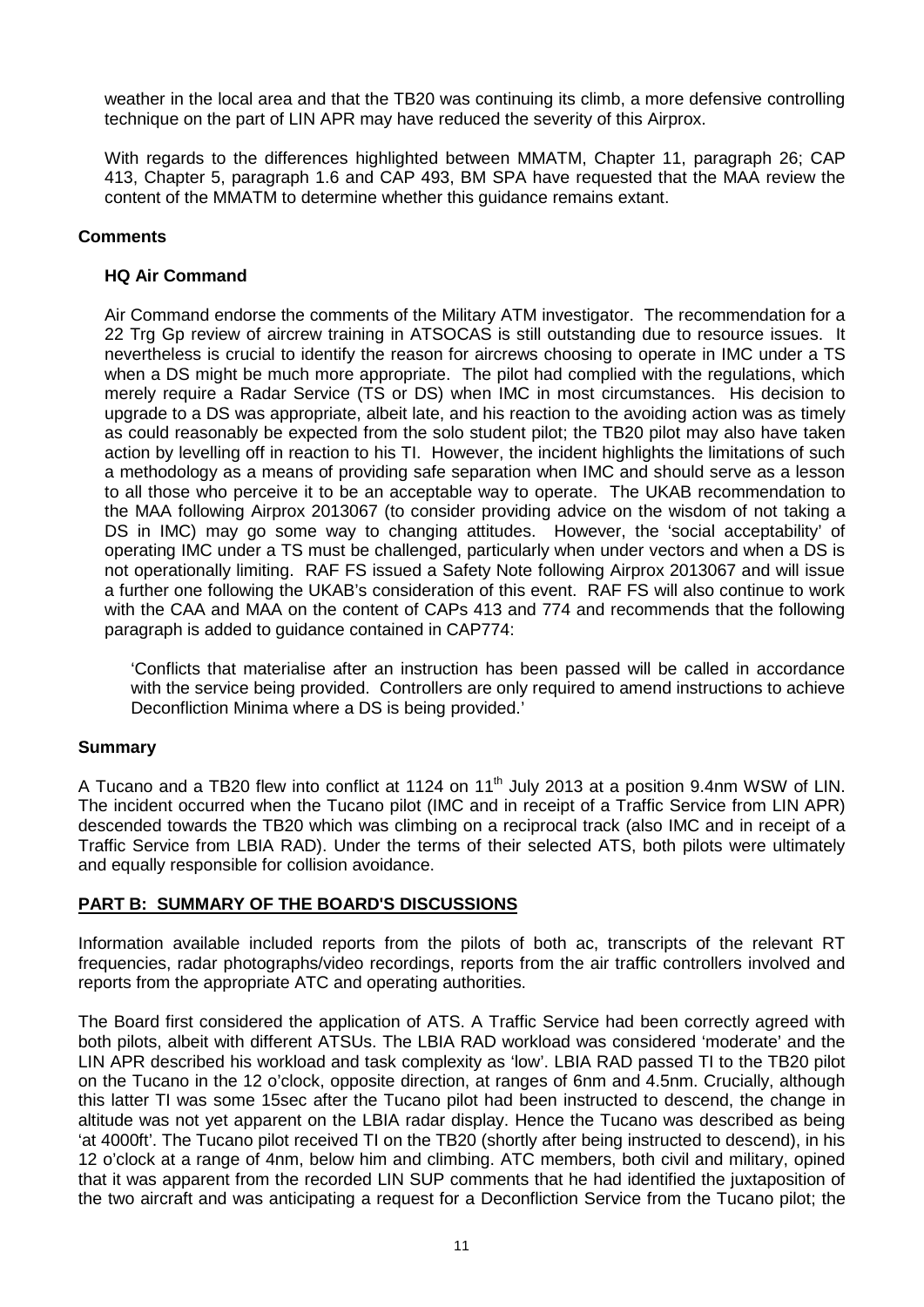Board therefore felt that the situation could have been handled more proactively if the Supervisor had felt able to suggest a Deconfliction Service to the Tucano pilot. Members spent some time discussing the application of a Traffic Service in IMC and concluded that although CAP77[4](#page-11-0) states<sup>4</sup>:

'The controller shall pass traffic information on relevant traffic, and shall update the traffic information if it continues to constitute a definite hazard, or if requested by the pilot...'

The reality was that the controllers may not always be able to do so. Indeed, the next paragraph of CAP774 states:

'Whether traffic information has been passed or not, a pilot is expected to discharge his collision avoidance responsibility without assistance from the controller. If after receiving traffic information, a pilot requires deconfliction advice, an upgrade to Deconfliction Service shall be requested.'

The Board opined that it was patently not possible for a pilot to discharge his collision avoidance responsibility without assistance from the controller when flying in cloud and without the aid of a collision avoidance or warning system. Additionally, even with such a collision avoidance system it was felt that many pilots (and especially inexperienced pilots) would find it challenging to fly by sole reference to instruments whilst also assimilating TI and manoeuvering correctly to avoid traffic that they assessed to be conflicting. Members therefore opined that a Deconfliction Service was a far more suitable ATS for flight in cloud.

Turning to the pilots' actions, the Board considered that the TB20 pilot had planned his transit conscientiously but that he would have been better served by contacting LIN LARS after leaving the RAF Church Fenton MATZ rather than LBIA. This would have afforded the required level of coordination between LIN traffic, and TI could have been passed to LBIA on request. There was some doubt from members as to the level of understanding of the agreed Traffic Service by the TB20 pilot. He was apparently aware of the developing conflict, albeit at a late stage, but his comment, "*"Er that's very close ma'am would you like us to stay on track or would you like me to turn left or right",* some 11sec before CPA, indicated that he may not have been fully aware of his collision avoidance responsibility under CAP774, as quoted above. Members stated that misunderstanding of the ATSOCAS regulations seemed to be a common feature of many Airprox. For his part, the Tucano pilot was operating with an agreed Traffic Service and did not request a Deconfliction Service until about 23sec before CPA. He had apparently become increasingly concerned by the developing conflict, reinforced by his TCAS information, which culminated in the last TI call and his late request for a Deconfliction Service. Members opined that he would have been better placed by requesting a Deconfliction Service before entering cloud, hence allowing the controller sufficient time and space to sequence him and achieve deconfliction. The Tucano pilot reacted to the instruction to carry out avoiding action by rapidly levelling off and entering a steep turn to the left whilst flying under IMC on instruments; although it is easy to be wise after the event, some Board members opined that this carried significant risks of its own with respect to disorientation.

When assessing the cause, members noted that the Tucano pilot had been given a vector, whereas the TB20 pilot was flying 'own navigation'. The onus therefore rested on the LIN RAD controller who, it was opined, had descended the Tucano pilot into conflict with the TB20 that was visible on his radar display. The Board also opined that both pilots were in receipt of an inappropriate ATS for their flight conditions and noted that the TB20 pilot was not in contact with LIN LARS and that these were both contributory causes. Overall, it was felt that safety margins had been much reduced below normal and a Risk Category of B was therefore awarded.

The Board also agreed a number of recommendations; firstly to examine pilot education with respect to ATSOCAS regulations and the specific benefits of a Deconfliction Service whilst operating in IMC, secondly to review the adequacy of guidance for the provision of level allocation to pilots under a Traffic Service, and thirdly to review harmonisation of military and civil RT phraseology.

<span id="page-11-0"></span><sup>4</sup> Chapter 3 (Traffic Service), Page 1, paragraph 5.